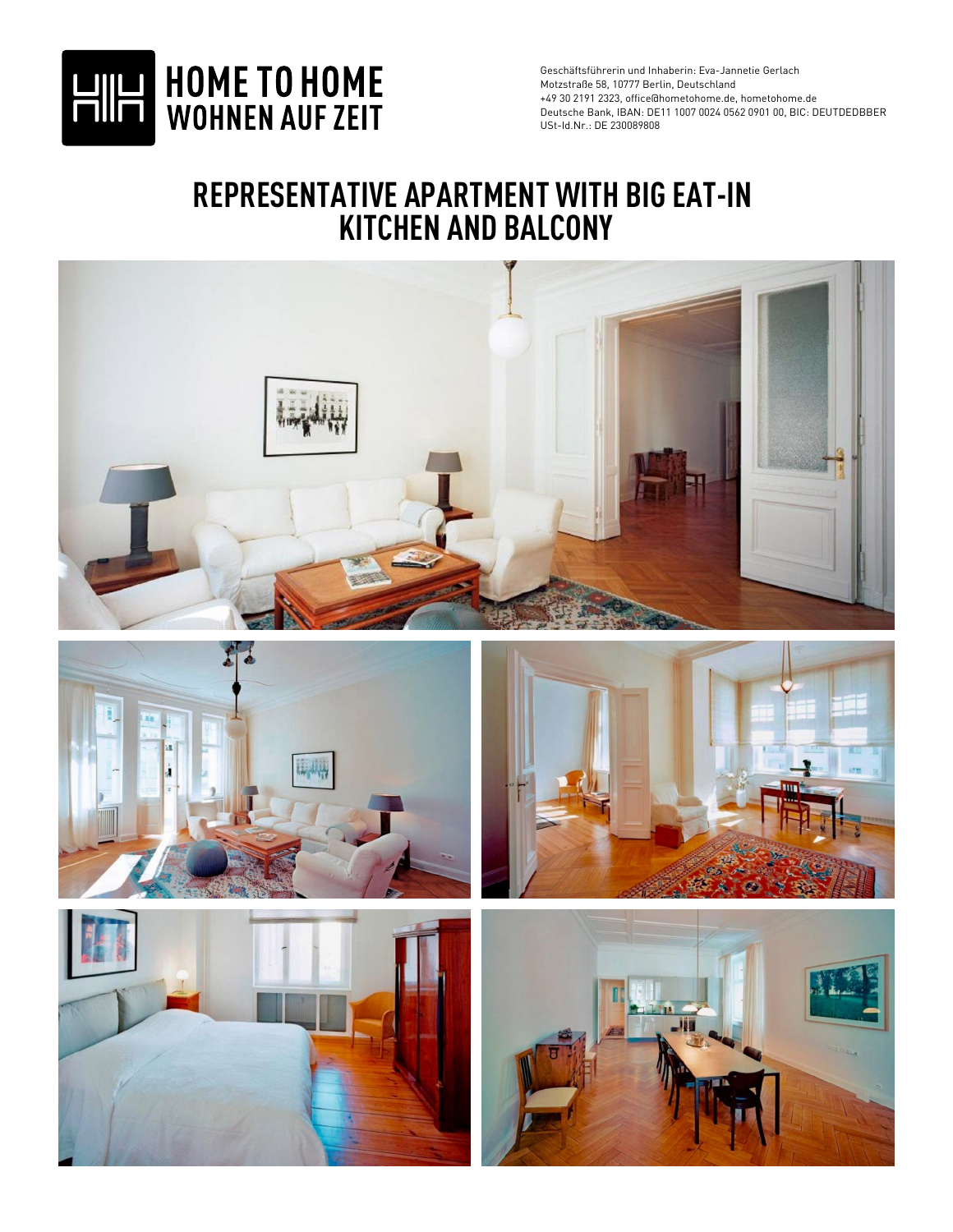

#### **ID 5648**

SIZE: ca. 176 SQM

Location: see map (approximate location)

NUMBER OF ROOMS: 5 (bedrooms: 1, living rooms: 1, workrooms: 1, Arbeits-/Gästezimmer: 2)

MAXIMUM BEDS: 4 (double bed 190x200, sofa bed 160x200)

BATHROOMS: 2 (1x with shower, 1x with bathtub and shower)

PUBLIC TRANSPORT: U3, U4, U9

OCCUPATION: free from January 15, 2019, min. 3 months

DEPOSIT: 2 monthly rents

ADDITIONAL COSTS: regular cleaning, final cleaning

### **LOCATION**

Idyllic area directly behind the famous KaDeWe. The Ansbacher Strasse is a quiet residential street a few hundred meters away from Viktoria-Luise-Platz. There are not only shopping facilities for the daily needs but also varied cafés and restaurants.

## **DETAILS**

bed linen and towels, cable connection, clothes dryer, coffee maker, cosy atmosphere to live in, dishwasher, dvd player, eat in kitchen, electric kettle, flatscreen TV, induction cooker, no pets, non-smoking, old building character, parquet, quality fitted kitchen, representative, stucco, toaster, washing machine, well maintained, Wi-Fi

## **INTERIOR**

central heating, energy certificate available, front building, redeveloped building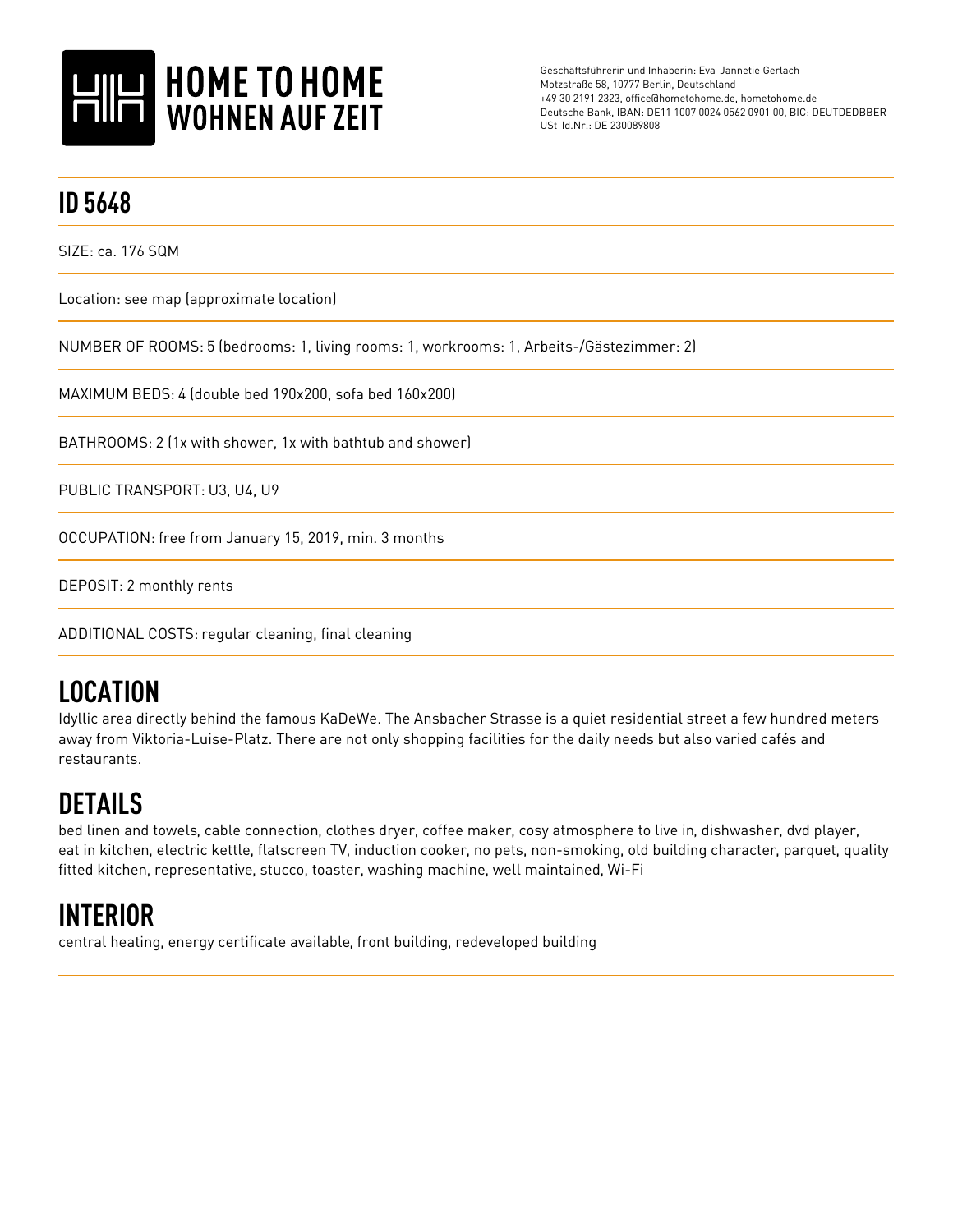



ca. 176 SQM 5 R SCHÖNEBERG free from 1.3.2021